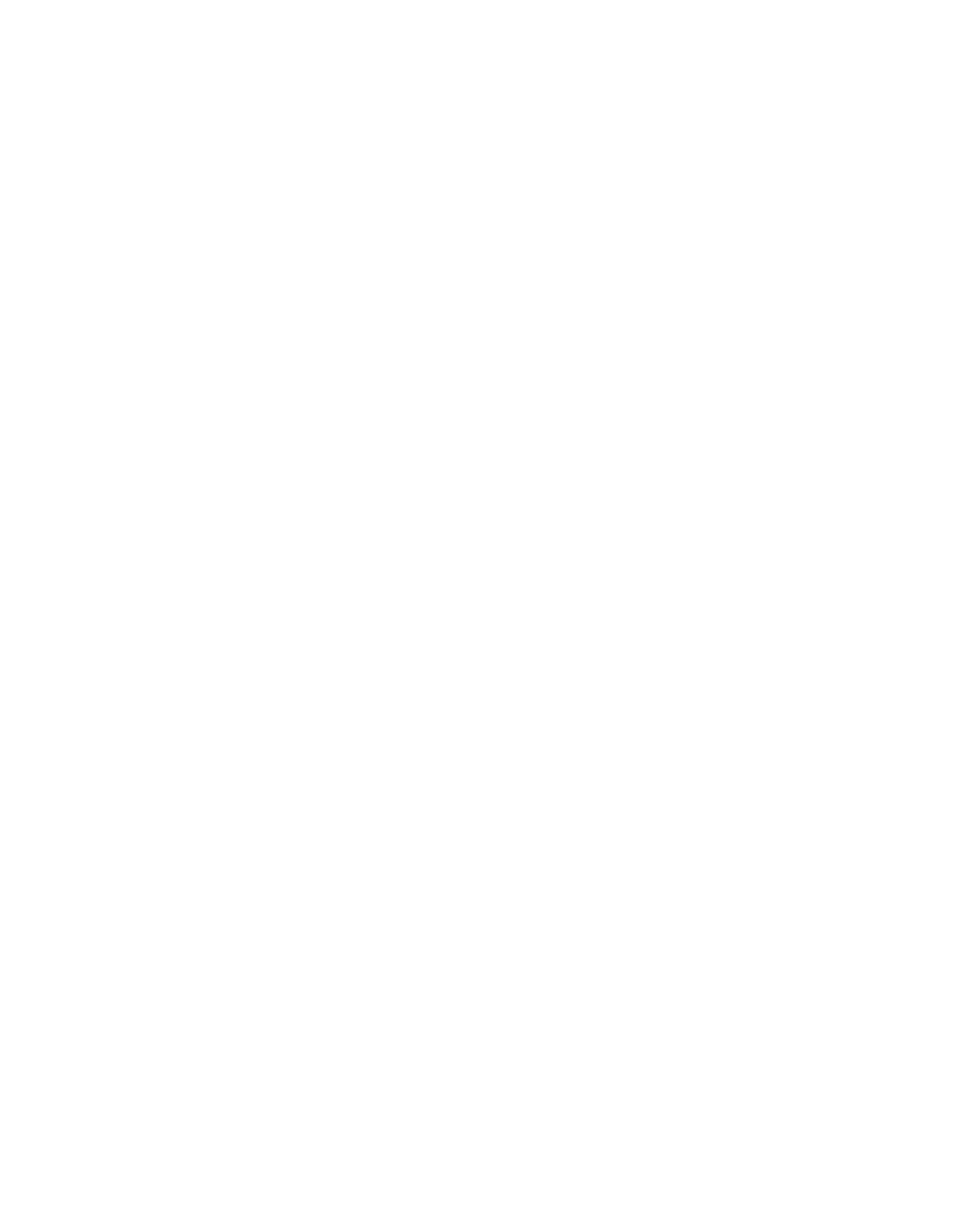To understand more fully the dimensions of export credit activity globally, the National Association of Manufacturers (NAM) commissioned The Economist Intelligence Unit  $(EIU)^{1}$  to research and detail the activities and policies of the world's leading foreign export credit agencies (ECAs). That research, as detailed below, demonstrates that major foreign ECAs are far larger than the U.S. Export-Import (Ex-Im) Bank and are growing strongly to support foreign manufacturers and exporters.

## **Scope of EIU Research and Analysis**

The EIU researched and provided an analysis of the primary ECAs of nine of our largest trading partners and compared that data to the U.S. Ex-Im Bank. The nine ECAs—Brazil, Canada, China, France, Germany, Japan, Mexico, South Korea and the United Kingdom—are listed in Appendix A. The EIU's data gathering and analysis only examined comparable data from the main, official ECA of each country reviewed—those whose primary business is trade financing. Given that several of these countries have multiple entities providing similar export assistance, the data in this analysis likely understate the size of the global export credit supply.

## **Size of Export Credit Assistance Globally**

While data on the size of total official export credit worldwide are not available, the EIU found that the nine largest foreign ECAs provided approximately \$488 billion in export financing support in 2013, more than 18 times the level of the Ex-Im Bank.

Financing plays an important role worldwide in promoting global trade that supports jobs, manufacturing and a higher standard of living. While there is no comprehensive source

 $\overline{\phantom{0}}$ 

*f* The EIU found that the **ning largest foreign ECAs provided approximately \$488 billion in export financing support in 2013, more than 18 times the level of the Ex-Im Bank.**

for measuring the full scope of global trade finance, estimates put the size of the trade finance market—for government-sponsored ECAs as well as private lenders and insurers—at between \$6.5 trillion and \$8.0 trillion in 2011. $^2$ 

Most developed countries and many developing countries have official ECAs, with more than 60 operating worldwide as listed in Appendix A.

## **Relative Size of Major Trading Partners' ECAs and the Ex-Im Bank**

As set forth in Table 1, the EIU found that total authorizations of the primary ECAs of China (\$153.8 billion), Japan (\$104.0 billion), Canada (\$92.5 billion), South Korea (\$63.5 billion) and Germany (\$37.1 billion) were much larger than those from the Ex-Im Bank (\$27.3 billion). The data are minimum identifiable amounts and appear to understate the size of some foreign export credit activity given that several countries—China, Japan, South Korea, Germany and Brazil—have more than one agency that is listed as an official ECA or provides similar financing.

 $^1$ Any views expressed in this report are those of the author and not of The Economist Intelligence Unit or its affiliates. Neither The Economist Intelligence Unit nor its affiliates can accept any responsibility or liability for reliance by any person on the information contained in this report.

<sup>&</sup>lt;sup>2</sup>Committee on the Global Financial System (2014). With a smaller sample, the International Union of Credit & Investment Insurers (or so-called Berne Union) reports that its members, which include official ECAs, other governmental entities and some nonofficial private organizations, provided \$1.9 trillion in trade financing in 2013.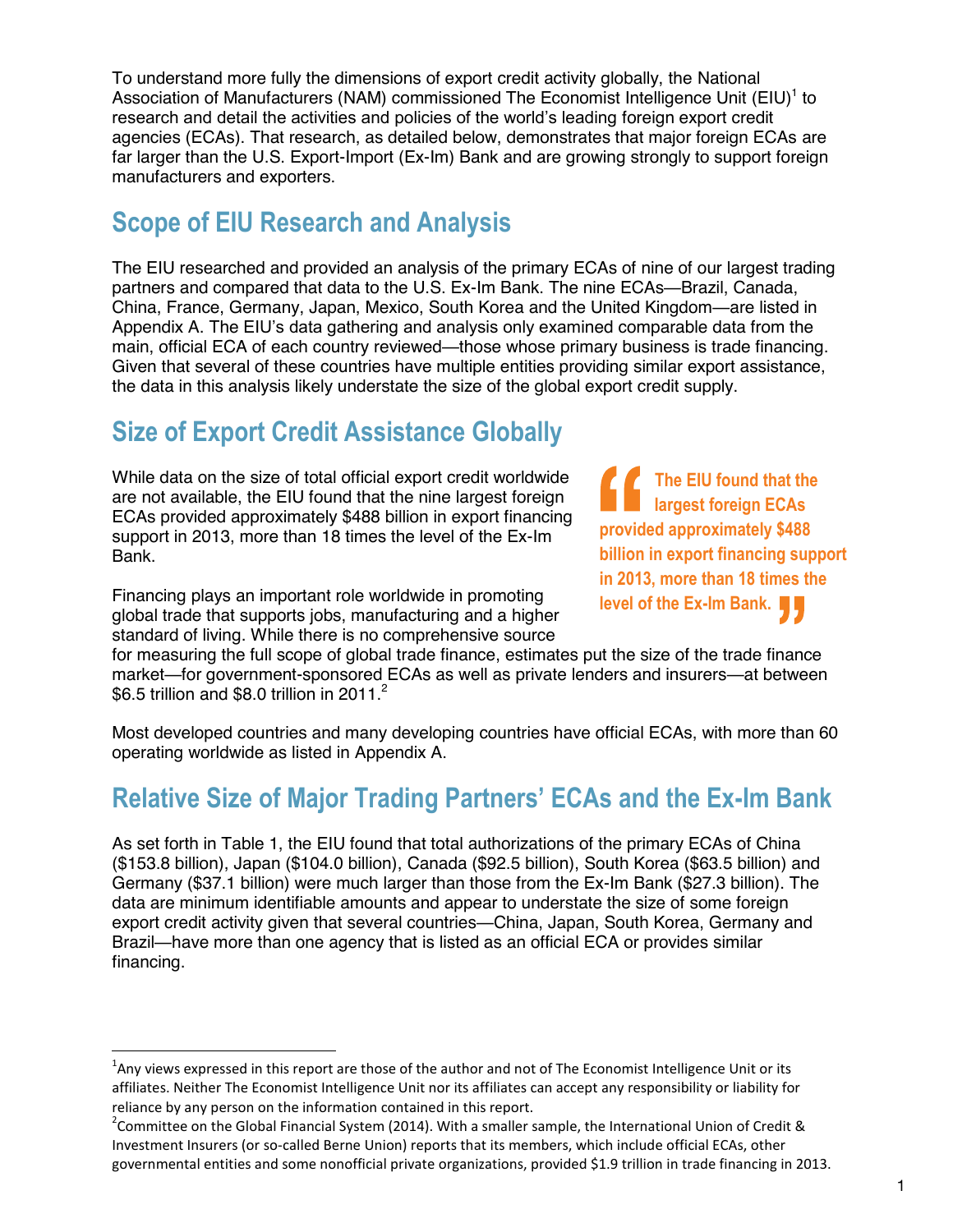### **Table 1: International Comparisons for ECAs in Major Markets**

|                                | <b>Minimum Identifiable Amounts</b> |                    |                                          |                                       | <b>Total</b>                                  |
|--------------------------------|-------------------------------------|--------------------|------------------------------------------|---------------------------------------|-----------------------------------------------|
|                                | <b>Financing/Loans</b>              | <b>Guarantees</b>  | <b>Export Credit</b><br><b>Insurance</b> | <b>Total</b><br><b>Authorizations</b> | Outstanding<br>Loans<br>(on Balance<br>Sheet) |
| China                          | \$143.1 billion                     | \$11.3 billion     | N/A                                      | \$153.8 billion                       | \$234.0 billion                               |
| Japan                          | \$1.5 million                       | \$25.4 billion     | \$77.1 billion                           | \$104.0 billion                       | N/A                                           |
| Canada                         | \$17.0 billion                      | \$7.3 billion      | \$54.6 billion                           | \$92.5 billion                        | \$35.4 billion                                |
| <b>South</b><br>Korea          | \$44.1 billion                      | \$19.4 billion     | N/A                                      | \$63.5 billion                        | \$40.7 billion                                |
| Germany                        | N/A                                 | \$15.1 billion     | \$15.8 billion                           | \$37.1 billion                        | N/A                                           |
| <b>United</b><br><b>States</b> | \$6.9 billion                       | \$14.9 billion     | \$5.5 billion                            | \$27.3 billion                        | \$18.2 billion                                |
| <b>France</b>                  | \$208.0 million                     | \$351.0<br>million | \$13.4 billion                           | \$14.0 billion                        | \$2.8 billion                                 |
| <b>United</b><br>Kingdom       | \$3.5 billion                       | N/A                | \$2.5 billion                            | \$9.8 billion                         | \$165.0 million                               |
| <b>Mexico</b>                  | \$8.0 billion                       | \$484.0<br>million | \$48.0 million                           | \$8.4 billion                         | \$66.9 billion                                |
| <b>Brazil</b>                  | N/A                                 | N/A                | N/A                                      | \$5.6 billion                         | N/A                                           |

*(All Amounts Converted to U.S. Dollars, Organized by Total Authorizations)*

Source: Research data provided by the EIU.

#### *Notes:*

- *Data shown are only for the one major ECA of each country. Several Organisation for Economic Cooperation and Development (OECD) member countries list more than one ECA, including Germany, Japan and South Korea. Non-OECD countries, such as China and Brazil, also have other institutions that provide export financing and similar services. None of the secondary institutions are included in this table.*
- *All of the lending figures (financing/loans, guarantees and export credit insurance) are minimum identifiable amounts based on data collected by the EIU from annual reports and primary sources. Actual amounts for some countries may be higher.*
- *All data come from 2013 annual reports except for Japan, Mexico and South Korea, which stem from the 2012 report. The United Kingdom's data covered the period from April 1, 2012, to March 31, 2013.*
- *Total authorizations for France were not available in its annual report, but the figure shown represents the sum of the previous three columns. As such, it could be interpreted as the "minimum estimate" for authorizations.*
- *The figure for China's financing/loans includes what the ECA describes as "international settlements" in support of trade activities.*

#### *Definitions:*

- *Financing/Loans: Loans are offered directly to foreign buyers of ECA countries' goods and services. If the foreign borrower—the buyer of the goods or services—defaults, the ECA will pay the outstanding principal and interest on the loan.*
- *Guarantees: The ECA uses loan guarantees to assist exporters by protecting against the commercial and political uncertainty of exporting. Loan guarantees by an ECA cover the repayment risk on the foreign buyer's debt obligations incurred in the purchase of the ECA country's exports. Through a loan guarantee, the ECA guarantees to a lender (domestic or foreign) that makes a loan to a foreign buyer that the ECA pay the lender the outstanding principal and interest on the loan if the foreign borrower defaults.*
- *Export Credit Insurance: Export credit insurance is provided to exporters in the ECA's home country. If the foreign borrower defaults on the exporter for political or commercial reasons, the ECA will pay the exporter the outstanding balance owed by the foreign borrower/purchaser.*
- *Total Authorizations: This is the total amount of lending activity (typically the sum of financing/loans, guarantees and export credit insurance).*
- *Total Outstanding Loans (on Balance Sheet): Total outstanding loans are reported on the annual balance sheet. While all other figures represent new authorizations per year, this is the total stock of outstanding loans.*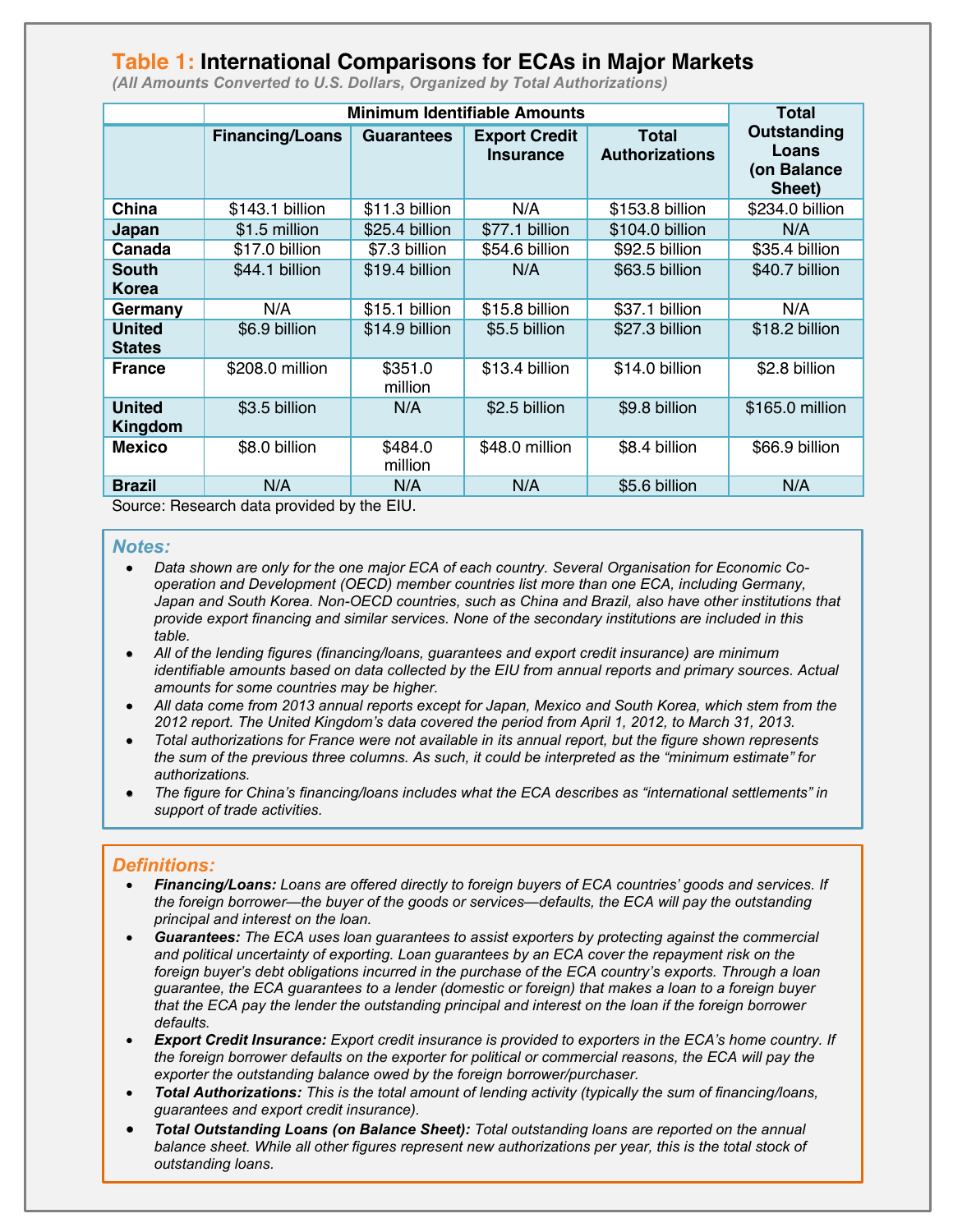

Foreign ECA activity as compared to the size of each country's economy (GDP) demonstrates that all nine foreign major governments have devoted a greater proportion of their economy to promote their own export growth compared to the United States (Figure 2).

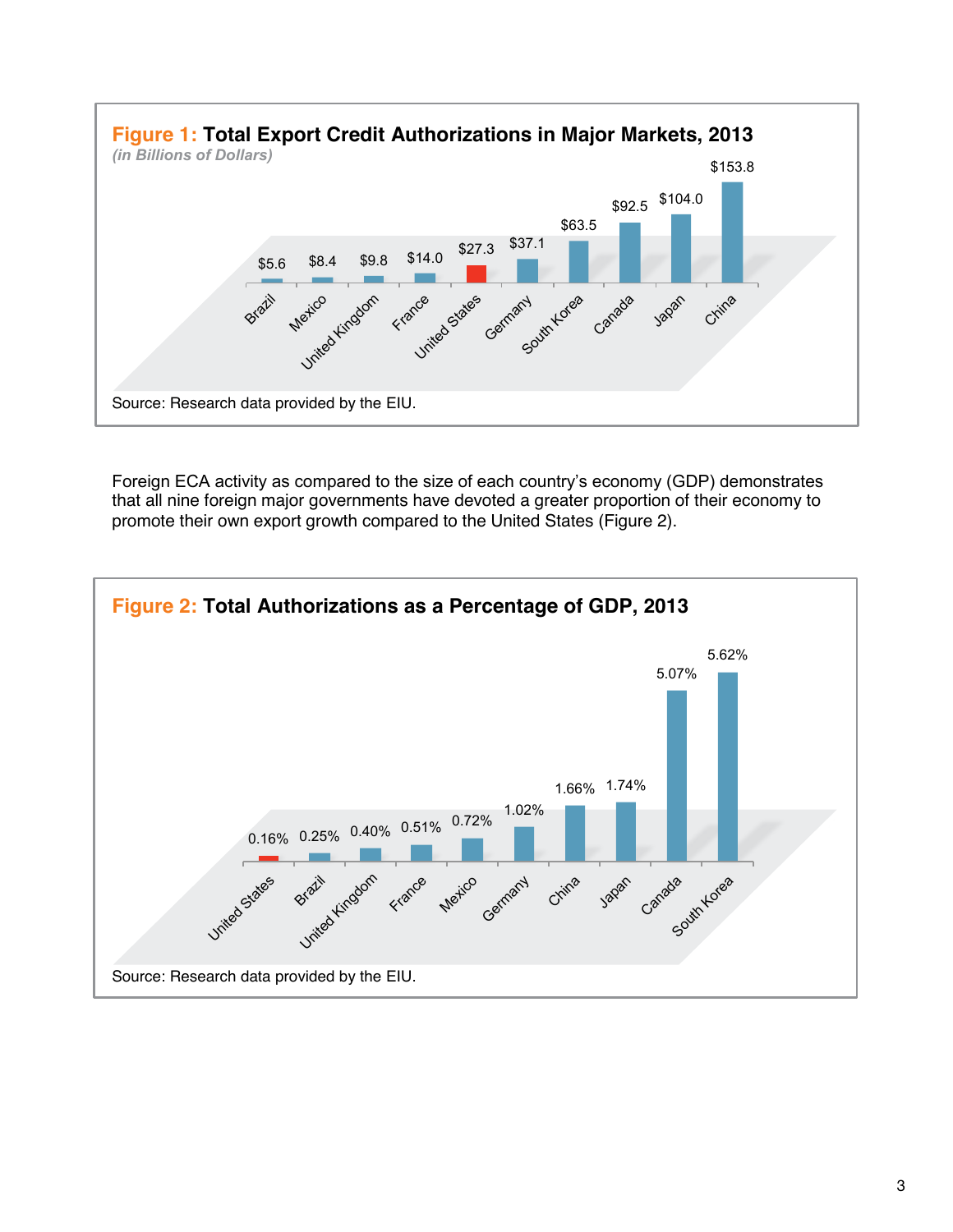#### **The data show the following:**

- **• Japan's ECA was nearly four times the size of the Ex-Im Bank, while Japan's economy is less than half the size of the U.S. economy.**
- **• Total authorizations for Canada's ECA are more than three times the level of the Ex-Im Bank, even though Canada's economy is one**‐**eighth the size of the U.S. economy.**
- **• South Korean's ECA provided Korean companies with more than double the financing in 2013 than the Ex-Im Bank did for American exporters despite Korea having an economy less than one-tenth the size of the United States.**
- **• Although Germany's economy is one-fourth the size of the U.S. economy, the country's ECA was larger than the Ex-Im Bank.**
- **• In the case of France, Mexico and the United Kingdom, their ECAs are relatively larger as a share of their economies than the Ex-Im Bank.**

**In addition, the EIU found that export credit activity grew rapidly in several countries between 2005 and 2013:**

- **Total export credit authorizations in China have expanded from \$15.9 billion in 2005 to \$153.8 billion in 2013, an 867 percent increase.**
- **South Korean authorizations have more than doubled, from \$27.1 billion to \$63.5 billion, over that time frame.**
- **Canada increased its export credit assistance by \$40 billion, from \$52.4 billion in 2005 to \$92.5 billion in 2013.**

## **ECA Activity to Expand Exports**

The EIU found that only three of the nine largest foreign ECAs—Canada, China and Germany self-report the value of exports supported by their services. The EIU compared the data to the Ex-Im figures and found that all three foreign ECAs supported a greater share of their countries' total exports than supported by the Ex-Im Bank.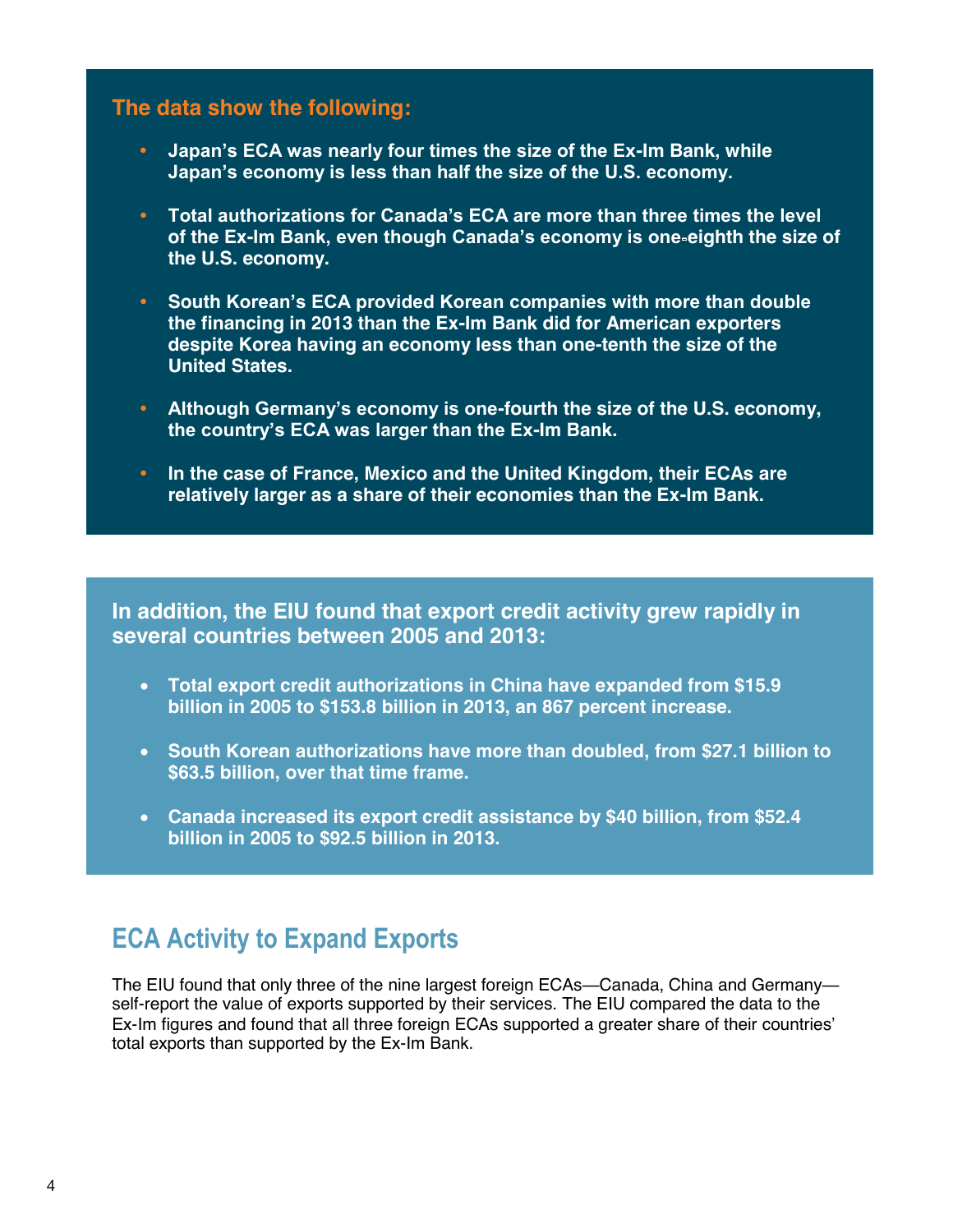

## **Relative Size of China's ECA**

The EIU found that China dominates the ECA landscape, with authorizations for loans and loan guarantees from its primary ECA—the China Ex-Im Bank—valued at more than \$150 billion in 2013. The China Ex-Im Bank increased its authorizations by 56.6 percent from 2012. The data include only the China Ex-Im Bank and not China's other policy banks, including Sinosure, the China Development Bank and the China Agricultural Development Bank, that provide similar forms of export assistance.

#### **Taken alone, the authorizations from China's Ex-Im Bank are more than five times as large as the U.S. Ex-Im Bank (\$153.8 billion versus \$27.3 billion).**

China's Ex-Im Bank authorizations are more than the ECA authorizations for the United States, France, Germany and the United Kingdom combined.

## **ECA Sectoral Activity**

While noting that global data are not complete or comparably reported, the EIU found that infrastructure and transportation are among the two most important sectors that ECAs finance. ECA support for small and medium-sized enterprises is also common among the entities that were reviewed.

> *f f* **Total export credit authorizations in EXECUTE: China have expanded from \$15.9 billion in 2005 to \$153.8 billion in 2013, an 867 percent increase.**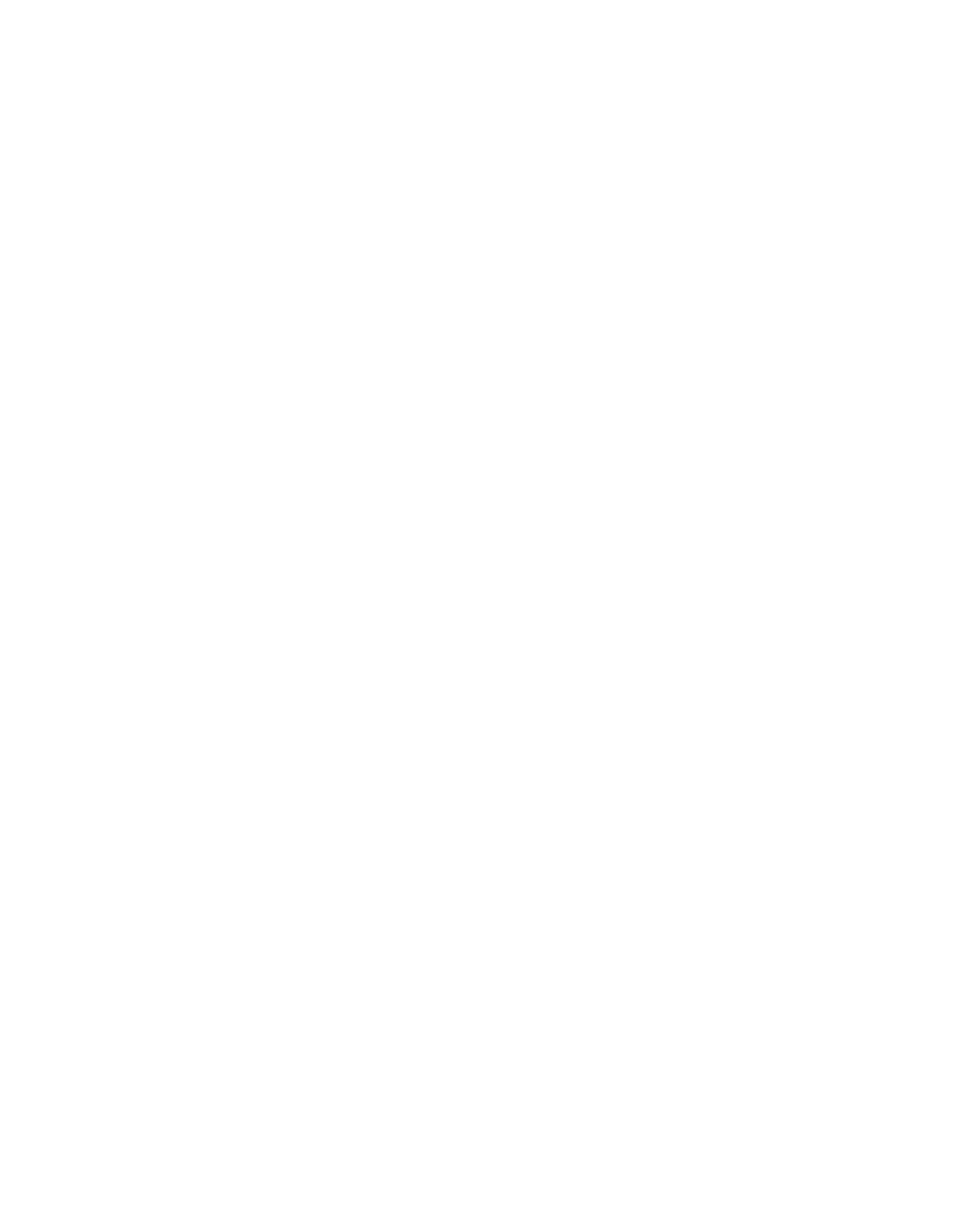## **Appendix A**

#### **The data used in this analysis come from the official ECAs for the respective countries being discussed. The EIU examined annual reports from each of the following entities:**

- Brazil: BNDES Exim (a subsidiary of the Brazilian Development Bank)
- Canada: Export Development Canada
- China: The Export-Import Bank of China
- France: Compagnie Française d'Assurance pour le Commerce Extérieur (COFACE)
- Germany: Export Credit Guarantees of the Federal Republic of Germany
- Japan: Nippon Export and Investment Insurance
- Mexico: Banco Nacional de Comercio Exterior
- South Korea: Korea EximBank
- United Kingdom: UK Export Finance
- United States: Ex-Im Bank

#### **In addition to these institutions, the following are other agencies devoted to export finance around the world<sup>3</sup> :**

- Argentina: Banco de Inversión y Comercio Exterior (BICE)
- Australia: Export Finance and Insurance Corporation (EFIC)
- Austria: Oesterreichische Kontrollbank Aktiengesellschaft (OeKB)
- Bangladesh: Sadharan Bima Corporation Export Credit Guarantee Department (ECGD)
- Barbados: Central Bank of Barbados Export Credit Insurance and Guarantee Scheme
- Belgium: Office National du Ducroire
- Brazil: Programa de Financiamento às Exportações (PROEX)
- China: China Export & Credit Insurance Corporation (Sinosure)
- Colombia: Segurexpo de Colombia (Segurexpo)
- Croatia: Croatian Bank for Reconstruction and Development (HBOR)
- Czech Republic: Czech Export Bank
- Czech Republic: Export Guarantee and Insurance Corporation (Egap)
- Denmark: Eksport Kredit Fonden
- Ecuador: Corporación Financiera Nacional Fondo de Promoción de Exportaciones (CFN/Fopex)
- Estonia: KredEx Krediidikindlustus
- Finland: Finnish Export Credit Ltd.
- Finland: Finnvera plc

 $\overline{a}$ 

- Germany: Hermes Kreditversicherungs-AG (Hermes)
- Germany: KfW IPEX Bank (part of the KfW Bankengruppe)
- Greece: Export Credit Insurance Organization
- Hong Kong: Hong Kong Export Credit Insurance Corporation
- Hungary: Hungarian Export Credit Insurance Plc. (MEHIB)
- India: Export-Import Bank of India
- Indonesia: Asuransi Ekspor Indonesia (ASEI)
- Israel: Export Insurance Corp. Ltd. (ASHRA)
- Israel: Israel Foreign Trade Risks Insurance Corporation Ltd. (IFTRIC)
- Italy: Istituto per i Servizi Assicurativi e il Credito all'Esportazione (SACE)

 $3$ Harvard Business School, Project Finance Portal, Export Credit Agencies, accessed at

http://www.people.hbs.edu/besty/projfinportal/ecas.htm, and OECD, Official Export Credits Agencies, accessed at http://www.oecd.org/tad/xcred/eca.htm.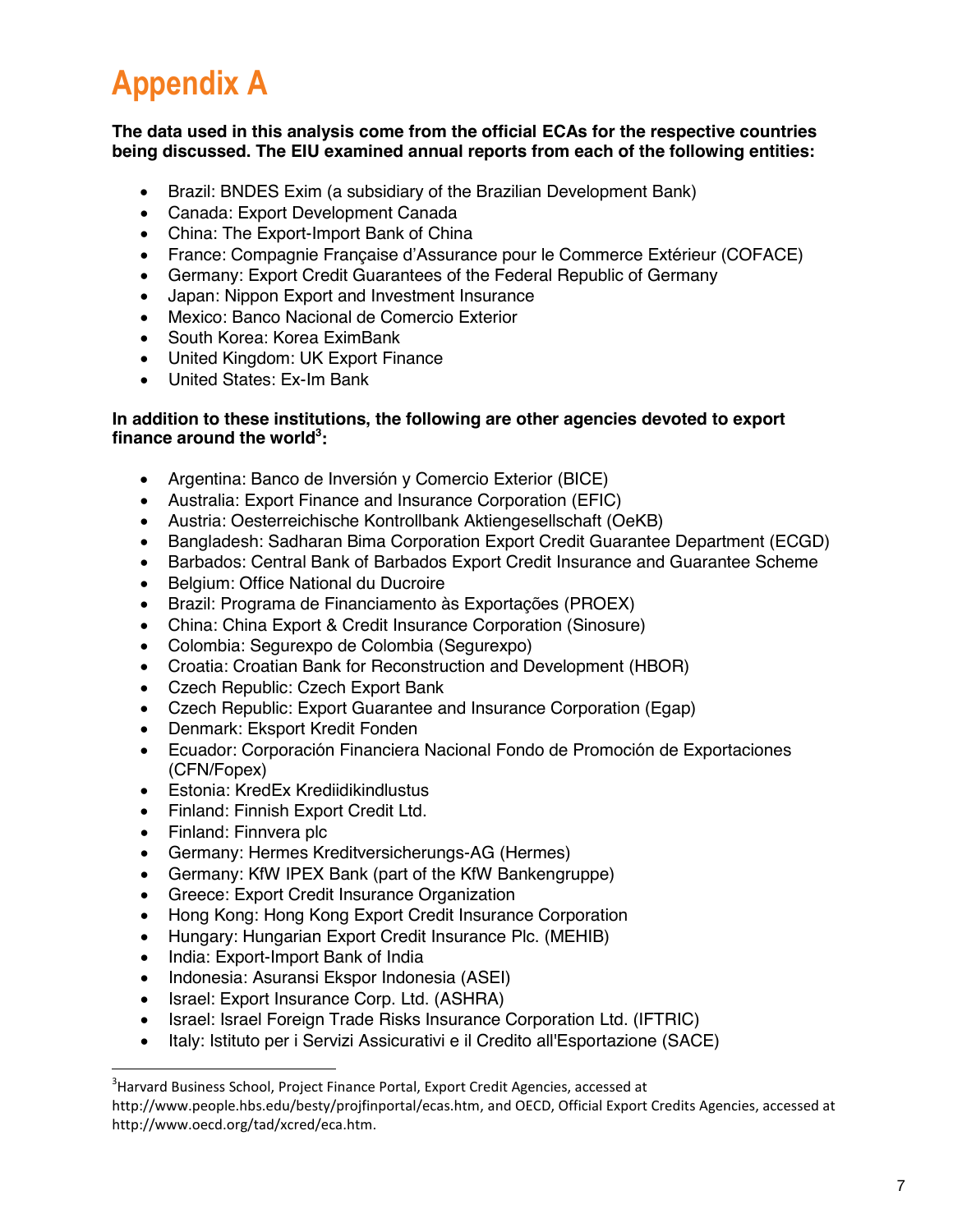- Japan: Japan Bank for International Cooperation
- Jordan: Jordan Loan Guarantee Corporation
- Luxembourg: Office de Ducroire (ODD)
- Malaysia: Malaysia Export Credit Insurance Berhad
- Netherlands: Nederlandsche Credietverzkering Maatschappij NV (NCM)
- New Zealand: EXGO (a division of State Insurance)
- Norway: Guarantee Institute for Export Credits (GIEK)
- Oman: Export Credit Guarantee Agency (ECGA)
- Poland: Export Credit Insurance Corporation (KUKE)
- Portugal: Companhia de Seguro de Créditos S.A. (COSEC)
- Russia: Export-Import Bank of the Russian Federation
- Singapore: ECICS Credit Insurance Ltd. (ECICS)
- Slovak Republic: Export-Import Bank of the Slovak Republic
- Slovenia: Slovene Export Corporation
- Sri Lanka: Sri Lanka Export Credit Insurance Corporation
- South Africa: Credit Guarantee Insurance Corporation of Africa Limited (CGIC)
- South Korea: Korea Trade Insurance Corporation (K-sure)
- Spain: Compañía Española de Seguros de Crédito a la Exportación, S.A. (CESCE)
- Spain: Secretaría de Estado de Comercio (Ministerio de Economía)
- Sweden: Exportkreditnamnden (EKN)
- Sweden: Svensk Exportkredit (SEK)
- Switzerland: Export Risk Guarantee Agency
- Thailand: Export-Import Bank of Thailand
- Trinidad and Tobago: Export-Import Bank of Trinidad and Tobago
- Turkey: Export Credit Bank of Turkey
- Uzbekistan: Uzbekinvest National Export-Import Insurance Company (UNIC)
- Zimbabwe: Credit Insurance Zimbabwe (Credsure)